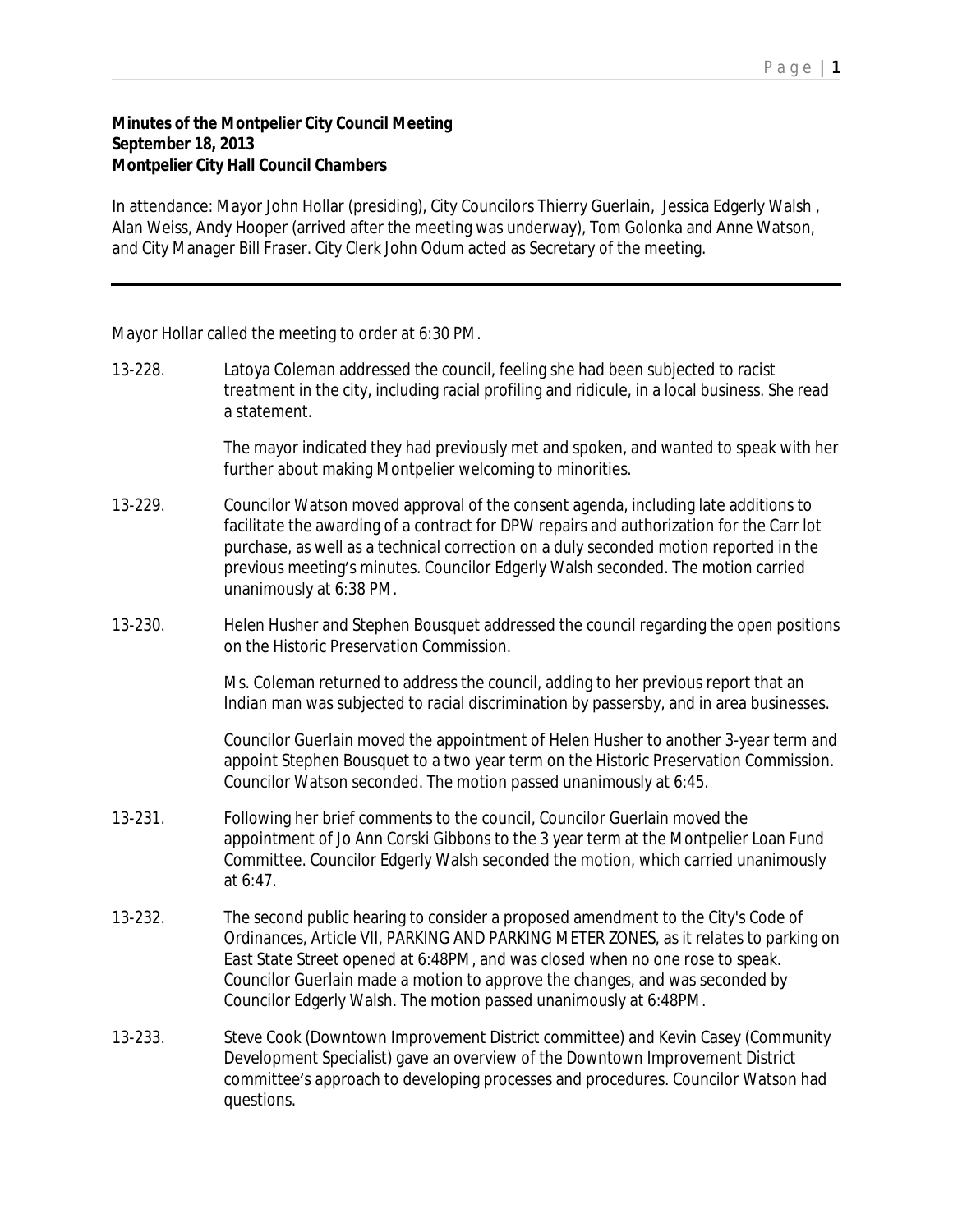Councilor Hooper arrived at 7:00.

Councilor Weiss noted that there was still no DID budget, despite the request from the council. Mr. Cook indicated that a line-item budget was impossible at this point. Councilor Weiss indicated he wanted a breakdown of overhead versus project funding and salaries. The mayor expressed some uncertainty about what specifically Mr. Weiss wanted, given that the allocation was exclusively for project funding.

Councilor Golonka was satisfied with the documents provided and commended the committee.

Councilor Guerlain asked about the development of the guidelines, and commended the committee for providing them.

Councilor Weiss listed elements of the guidelines he objected to - noting that the guidelines called for a budget, but no budget was provided. He also objected to what he felt was a lack of specificity regarding the council's role, grant applicants, and questioned the presence of the word "housing," which the council assumed was a typo. He and Councilor Guerlain expressed concerns about the possibility of loans being part of the program. Mr. Cook and Councilor Edgerly Walsh indicated that loaning funds was not part of the committee's plan, although elements of the document were found with "loans" referenced (the document was modeled after the housing trust fund guidelines, and inappropriate instances of "housing" and "loan" were mistakenly included as a result).

Councilor Golonka moved approval of the plan and the guidelines, with the removal of references to loan and housing. Councilor Guerlain seconded. The motion carried at 7:13PM by a vote of 5-1 (Councilor Weiss was opposed).

13-231A At 7:14, the council took up a supplemental agenda item. Regarding an anticipated upcoming vote in the commission as to whether or not to continue discussions around a potential merger between that body and the Central Vermont Economic Development Corporation, Tina Ruth from the CVRPC addressed the council expressing opposition to the proposal (with the caveat that she would vote on the committee as directed by the council, as Montpelier's representative), while Ed Larson from the CVEDC testified in favor.

> Ms. Ruth expressed the prevailing opinion within her committee that the two bodies have different missions and different priorities and don't cleanly overlap, and that the proposed changes would create a large, unwieldy body.

Councilor Guerlain asked for clarification on the voting process for the proposal.

Mr. Larson presented his view that the inherent tension between the two approaches would synergize into a "holistic" approach to planning on a combined committee. He also noted that it would be at least a year before a final decision would need to be made, should the body decide to go forward with discussions. Councilor Edgerly Walsh had questions as to the impetus behind the push to merge from proponents.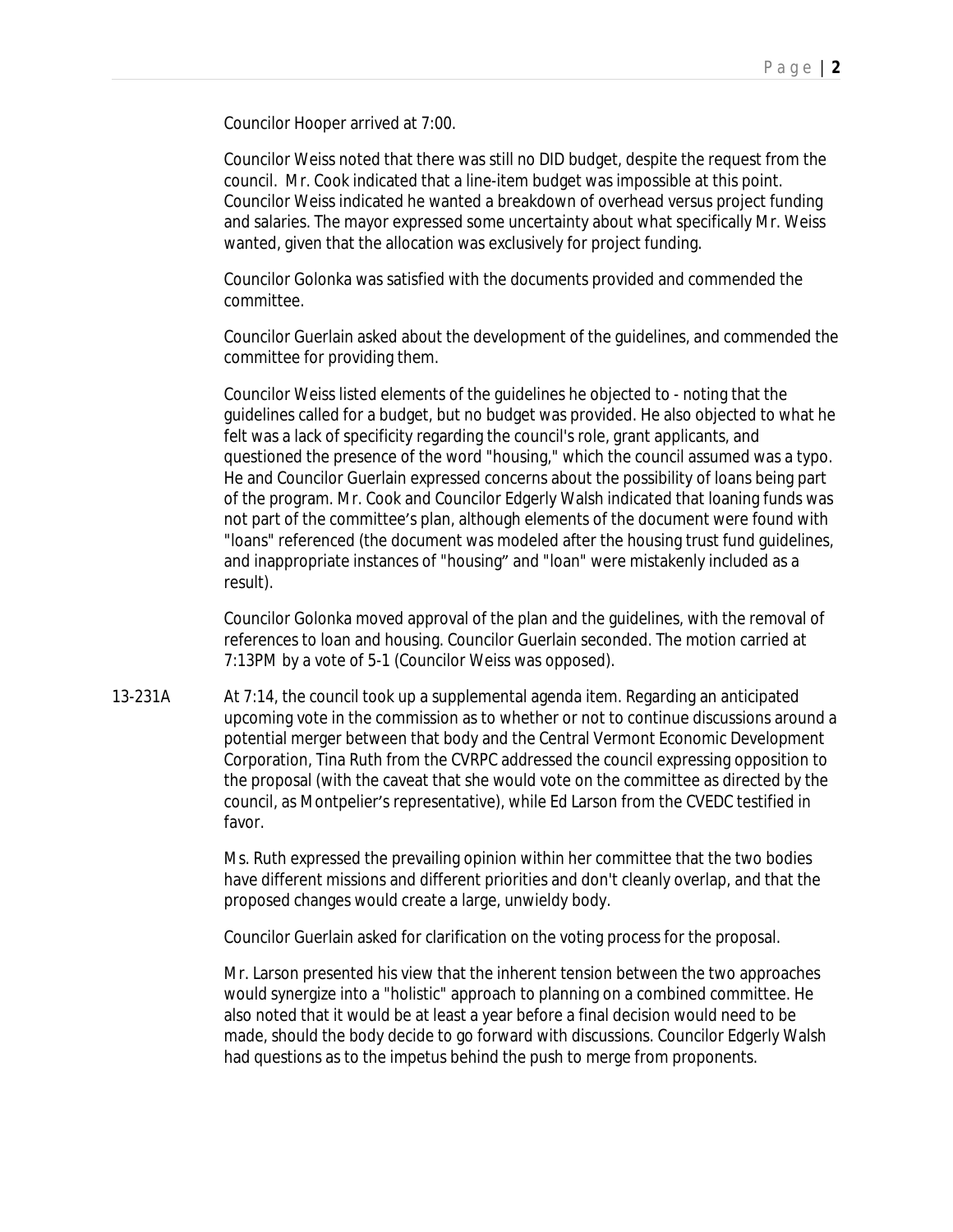Delinquent Tax Collector Bev Hill spoke in favor of continuing merger discussions, while expressing uncertainty about the potential merger itself.

Councilor Golonka spoke favorably towards continuing the merger discussion, and moved that the city's representative on the planning commission be directed to vote yes on continuing the discussions. Councilor Hooper seconded. Councilor Guerlain spoke against continuing the discussion, as did Councilor Edgerly Walsh. Councilor Watson spoke favorably about continuing the discussion, as did Mayor Hollar.

The motion carried by a vote of 4-1 (Councilor Guerlain voted no, while Councilor Edgerly Walsh abstained) at 7:47.

13-234. Police Chief Tony Facos gave an update on the recent increase in break-ins, the police response, and how the department is communicating with the media on the matter. He noted that while burglary/larceny was up, violent crime was down. He also noted that substance abuse addiction was driving the break-ins.

> Facos cited the September 4th burglaries - including forced entries - and the "smash and grab" at Katie's jewels. He explained how the department has modified its approach since then.

Chief Facos referenced the new Facebook page for the department as one method for communicating directly with the public. He also gave an example of the "media log" generated from the police report, which goes out to the press.

Facos encouraged citizens to lock cars, which would prevent the bulk of the car break ins. He noted that other communities were having similar spikes in burglaries.

Councilor Weiss asked what percentage of police time was spent on "special activities" such as planning for parades and the like. Chief Facos responded that it was an enormous question to quantify work time divided between such functions, and there is a lot of discussion in the professional community about quantifying these issues and identifying costs.

13-235. City Manager Fraser reviewed the "steady state" capital/infrastructure plan. A brief discussion of the prioritization of paving work followed. Mayor Hollar asked about planning and allocations for filling cracks that emerge in roads.

Councilor Guerlain noted the number of excess utility poles that had been removed.

13-236. Councilor Golonka expanded on the firebox committee meeting. He noted that the recommendation would be that "first dibs" on removed boxes would go to nonprofits, and then they would be made available to the general public. Councilor Edgerly Walsh added that the group would entertain Barre City's request for some as well.

> Councilor Watson reported on the PACE program, noting it was open for enrollment. Interested homeowners could apply for loans to add efficiencies, and that applicants should contact Gwen Hallsmith (with a deadline in October). Watson added that on October 5, Efficiency VT and VNRC are hosting Button-up day to promote home efficiency, and that they were looking for volunteers.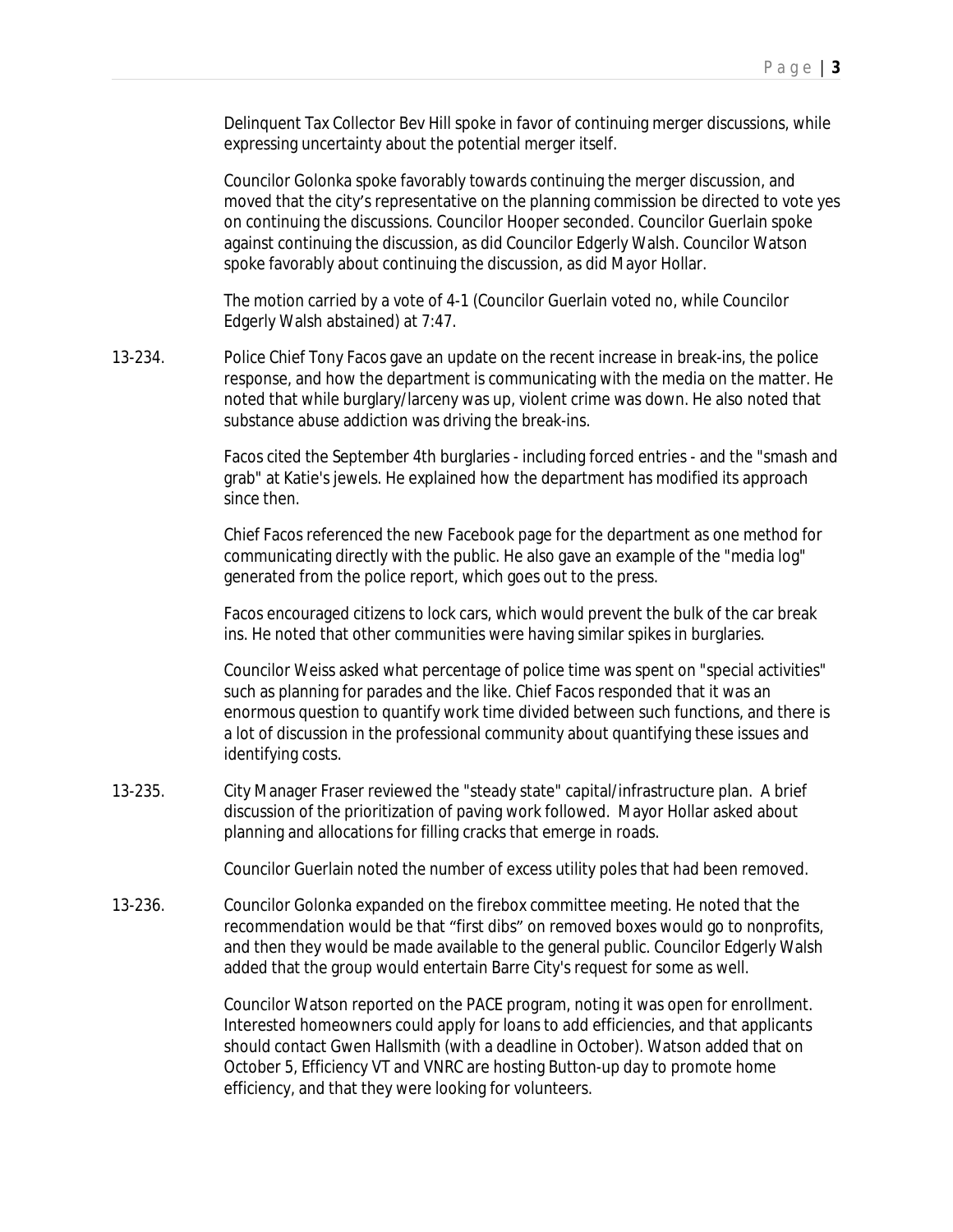Councilor Hooper felt that some of the agenda item recommendations didn't make sense.

Councilor Guerlain thanked Chief Facos for his report. He also noted the Fire Pull-box committee met, and wanted to discuss the matter in more depth at a future meeting. He also hoped to review the recreation department status discussion initiated in a March meeting.

Councilor Guerlain also recommended meeting on the 6th and 20th of November, and the 4th and 18th of December (1st and 3rd Wednesdays, instead of the usual 2nd and 4<sup>th</sup>) to minimize holiday conflicts). The City Manager indicated that was on his list to attend to. Councilor Guerlain suggested there be an executive session over district heat (the Mayor suggested it be after the planned forum on the 9th). Finally, he asked about a joint council/planning commission meeting (the Mayor indicated it would be on the 23rd).

Councilor Weiss noted the upcoming summary report (expected the 30th) on the regional public safety authority. He also noted -on behalf of the charter committee that the members of that body anticipated an opportunity to address the council at an upcoming meeting.

13-237. The Mayor reported on a "good" discussion at the Vibrant and Affordable Montpelier forum the previous night. He also noted that he had a chance to lead a Prevent Child Abuse Vermont march with Spider-Man (or a reasonable facsimile).

The Mayor repeated Chief Facos recommendation that citizens lock cars and doors.

The Mayor noted the coming October 9th forum with a representative with the Project for Open Spaces.

13-239. City Manager Fraser reviewed the upcoming meeting schedules. He noted the limited agenda for the next council meeting, and the sense of the council was that the discussion could start earlier than usual. He also cited his written recommendation echoing the schedule changes for council meetings just recommended by Councilor Guerlain.

> Mr. Fraser asked for guidance on the schedule of meetings to discuss the next budget. He also noted that the Vermont College of Fine Arts had appealed their taxable status.

> Mr. Fraser reviewed issues with Berlin regarding billing for a sewer line and the history of communications between the two municipalities. He also reported on Berlin's next steps in developing their water system.

Councilor Golonka volunteered to be the council's representative to meet with Berlin on sewer issues.

Mr. Fraser noted that the city could submit comments on Berlin's proposed new water system as part of the approval process, given the fact that Montpelier's current system is a viable alternative. Councilor Golonka felt it was important to get involved in this way to set the record straight. Councilor Edgerly Walsh moved that city staff be instructed to